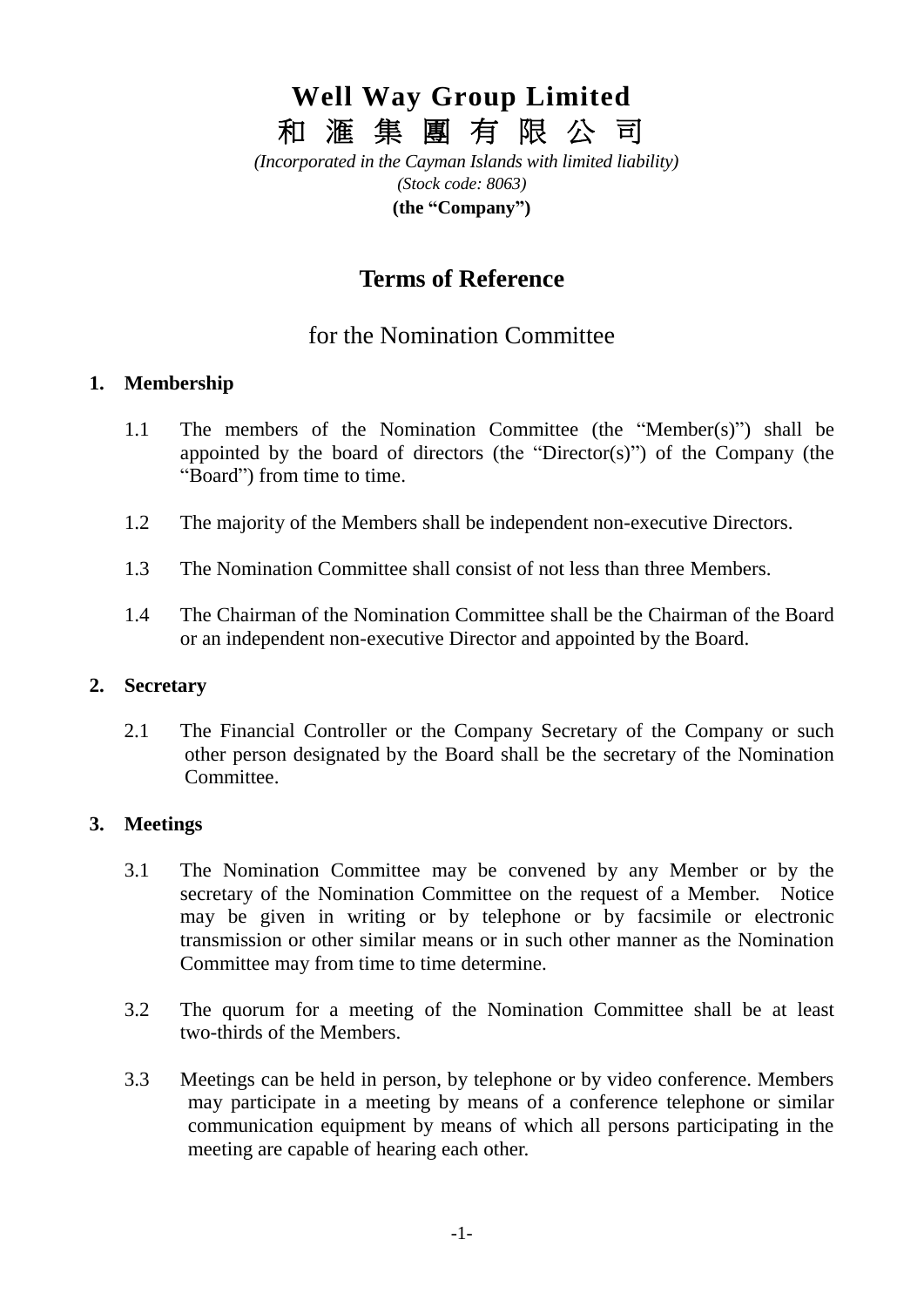- 3.4 Resolutions of the Nomination Committee at any meetings shall be passed by a simple majority of votes of the Members present.
- 3.5 A resolution in writing signed by all the Members shall be as valid and effectual as if it had been passed at a meeting of the Nomination Committee duly convened and held.
- 3.6 Other than that stated herein, all provisions of law and of the Company's Articles of Association relating to proceedings of the Board shall apply mutatis mutandis to proceedings of the Nomination Committee.
- 3.7 The secretary of the Nomination Committee shall circulate the full minutes of meetings of the Nomination Committee to all Members in draft for comments as soon as reasonably practicable. Final versions of minutes shall be prepared and sent to all Members and the Board as soon as practicable.

#### **4. Attendance at meetings**

- 4.1 At the invitation of the Nomination Committee, other members of the Board and any other persons may attend all or part of any meeting.
- 4.2 Only Members are entitled to vote at the meetings.

#### **5. Authority**

- 5.1 The Nomination Committee has the authority delegated by the Board to deal with the matters set out in clauses 6.1 to 6.5 below and to seek any necessary information which is within the Nomination Committee's scope of duties, from the employees.
- 5.2 The Nomination Committee is authorised by the Board to obtain independent legal or other independent professional advice if considered necessary to perform its duties at the expense of the Company.
- 5.3 The Nomination Committee shall be provided with sufficient resources to perform its duties.

#### **6. Responsibility and Powers**

The Nomination Committee shall have the following responsibilities and powers: